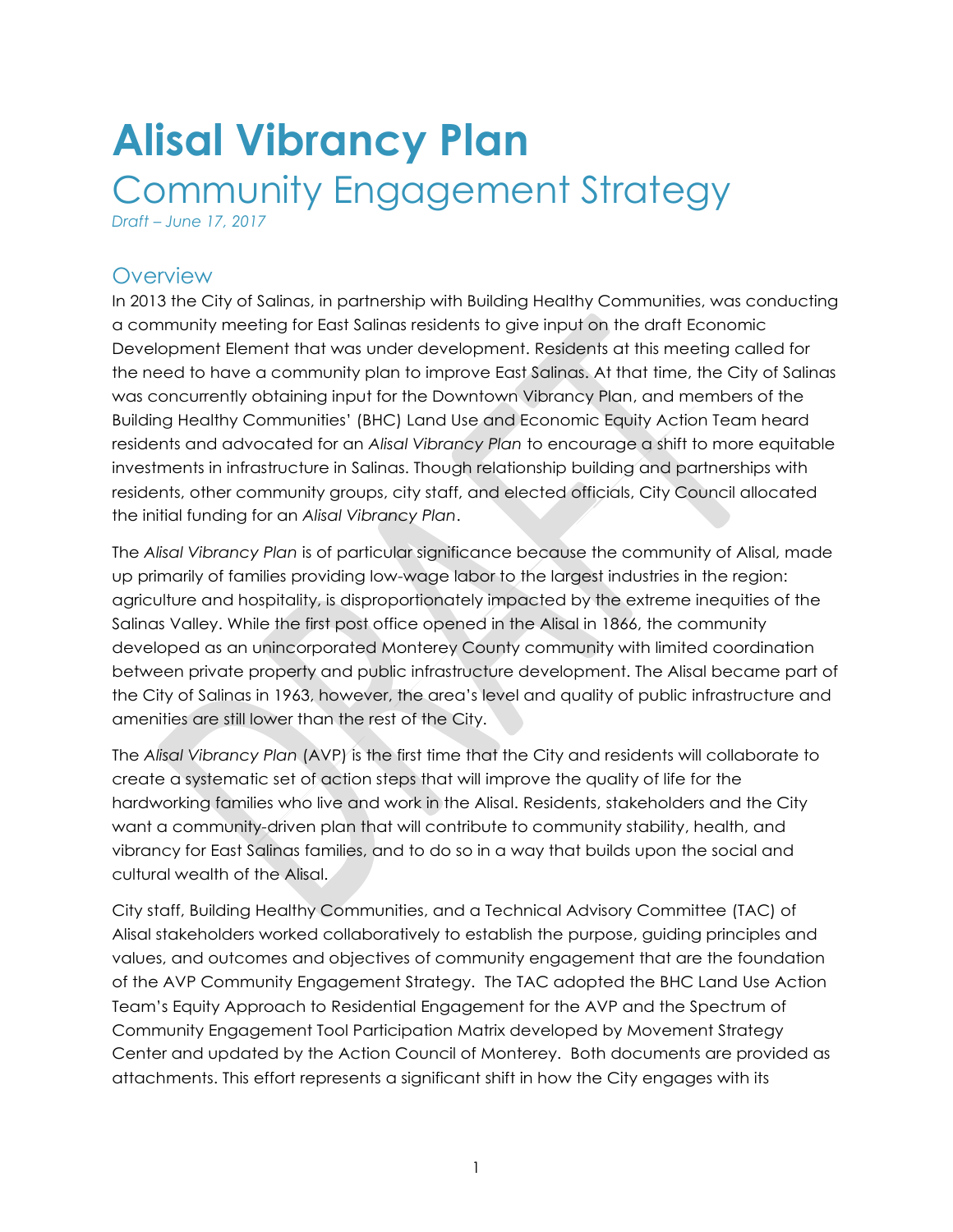residents. It will be a learning process and this Engagement Strategy is intended to be an evolving, living document that adapts to the needs to the community.

#### Purpose

This memo outlines a pathway to ensure that the Alisal Vibrancy Plan is developed and implemented with equity at the center. Equity is defined as "the state of being just, impartial, or fair," and is synonymous with justice or fairness. For members of groups that have been excluded from resources, equity may involve providing greater resources to compensate for exclusion and discrimination. To be achieved, equity needs to be addressed through structural and systemic shifts.

An Alisal Vibrancy Plan with equity at the center will:

- 1. Be stewarded by the residents of East Salinas through direct participation in the design and implementation process
- 2. Build on and activate the social and cultural wealth of Alisal residents
- 3. Include policies and provisions that prevent the economic displacement of East Salinas residents and locally-owned independent businesses that otherwise could occur from community revitalization
- 4. Address structural and systemic problems that contribute to health inequities in East Salinas through clear solutions developed by residents
- 5. Include pathways to implement the plan including staff and financial resource and the policy/procedural changes to remove barriers to progress

## Principles and Values

The following principles and practices, adopted by the TAC from the BHC's Land Use Action Team, are key to ensuring that the Alisal Vibrancy plan is developed and implemented with equity at the center:

| Transparency | Clearly communicate publicly and explicitly to all stakeholders all<br>components of the process and exactly how decisions are made<br>Open door policy during all learning and decision-making processes                                                                                                                                                                                                     |
|--------------|---------------------------------------------------------------------------------------------------------------------------------------------------------------------------------------------------------------------------------------------------------------------------------------------------------------------------------------------------------------------------------------------------------------|
| Inclusion    | Language and timing accessibility for residents; the majority of Alisal residents<br>speak Spanish and work during business hours. Spanish-language translation,<br>evening and weekend meetings, and child care are needed provisions for<br>accessibility<br>Resident leadership within working groups and committees<br>Multiple opportunities for broader community to participate in planning<br>process |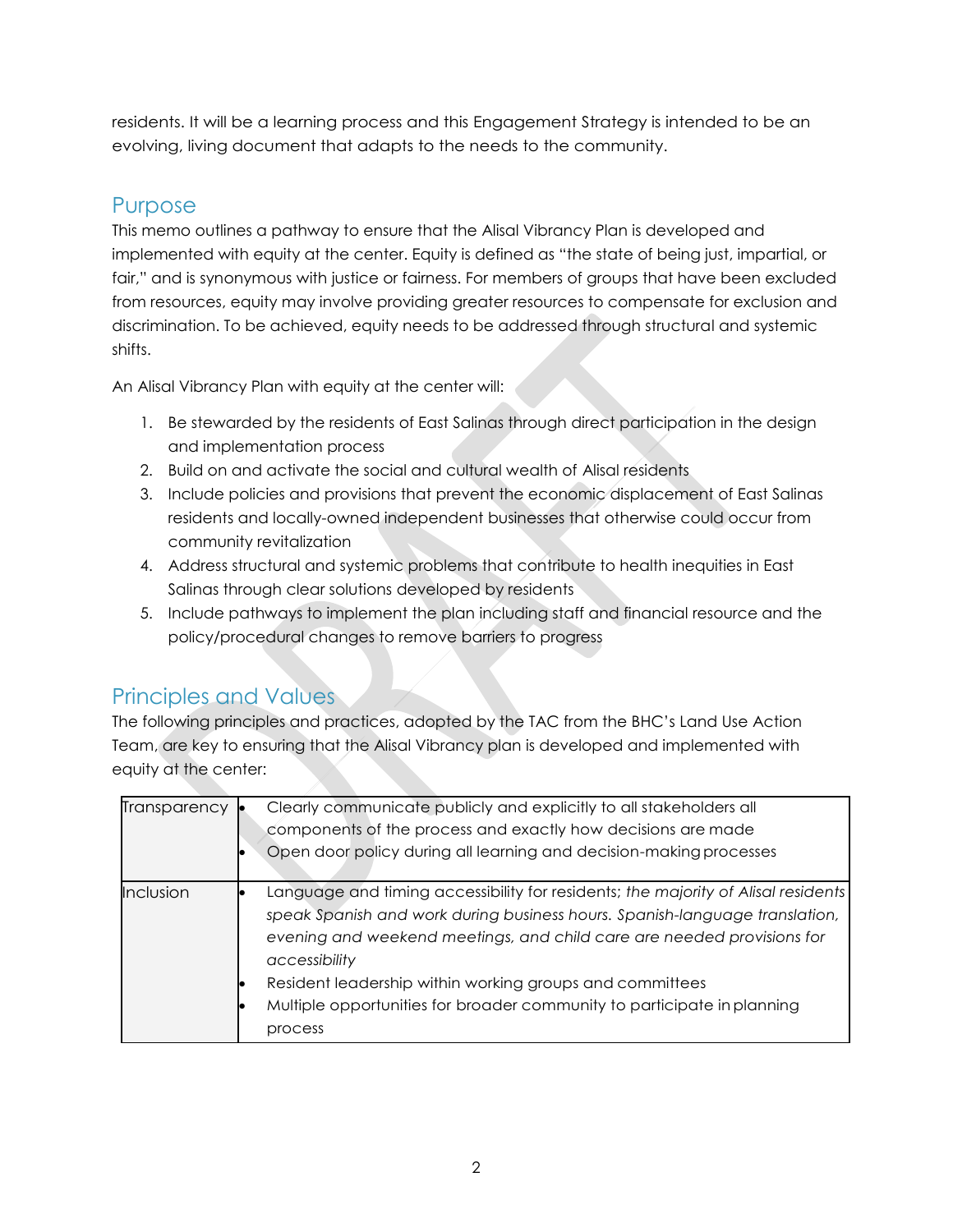| Relevance       | Planning process is designed to uncover and address actual challenges<br>faced by residents and local business owners<br>Planning process and the solutions in the plan are culturally relevant to<br>residents                                                                                                                                                                                                                                                                                              |
|-----------------|--------------------------------------------------------------------------------------------------------------------------------------------------------------------------------------------------------------------------------------------------------------------------------------------------------------------------------------------------------------------------------------------------------------------------------------------------------------------------------------------------------------|
| <b>Fairness</b> | Public funds are committed to the planning and implementation process<br>and account for previous inequitable resourcing practices that worked<br>against East Salinas families<br>Partner with community organizing groups that work directly with East Salinas<br>youth and families to identify ways to account for limited political and<br>economic influence of East Salinas residents and ensure that their needs and<br>interests have direct influence on the design and implementation of the plan |
| Collaboration • | Authentic partnerships between the City and community-based<br>organizations that are actively engaged in community development issues in<br>East Salinas to carry out an equitable planning process and implement<br>community-driven solutions to challenges faced by East Salinas residents                                                                                                                                                                                                               |

#### Levels of Participation

As noted below, each engagement activity is designed to engage different groups and seeks to engage each group at various levels of participation, which are defined in the graphic below by BHC and the Action Council of Monterey County. This process strives to include activities that are at Level 4: Collaborate and Level 5: Empower for Impact. To ensure that residents and community groups can most effectively co-create this process and plan, the City will proved facilitation and other capacity building trainings to enable and empower residents to equitably participate and drive the planning process.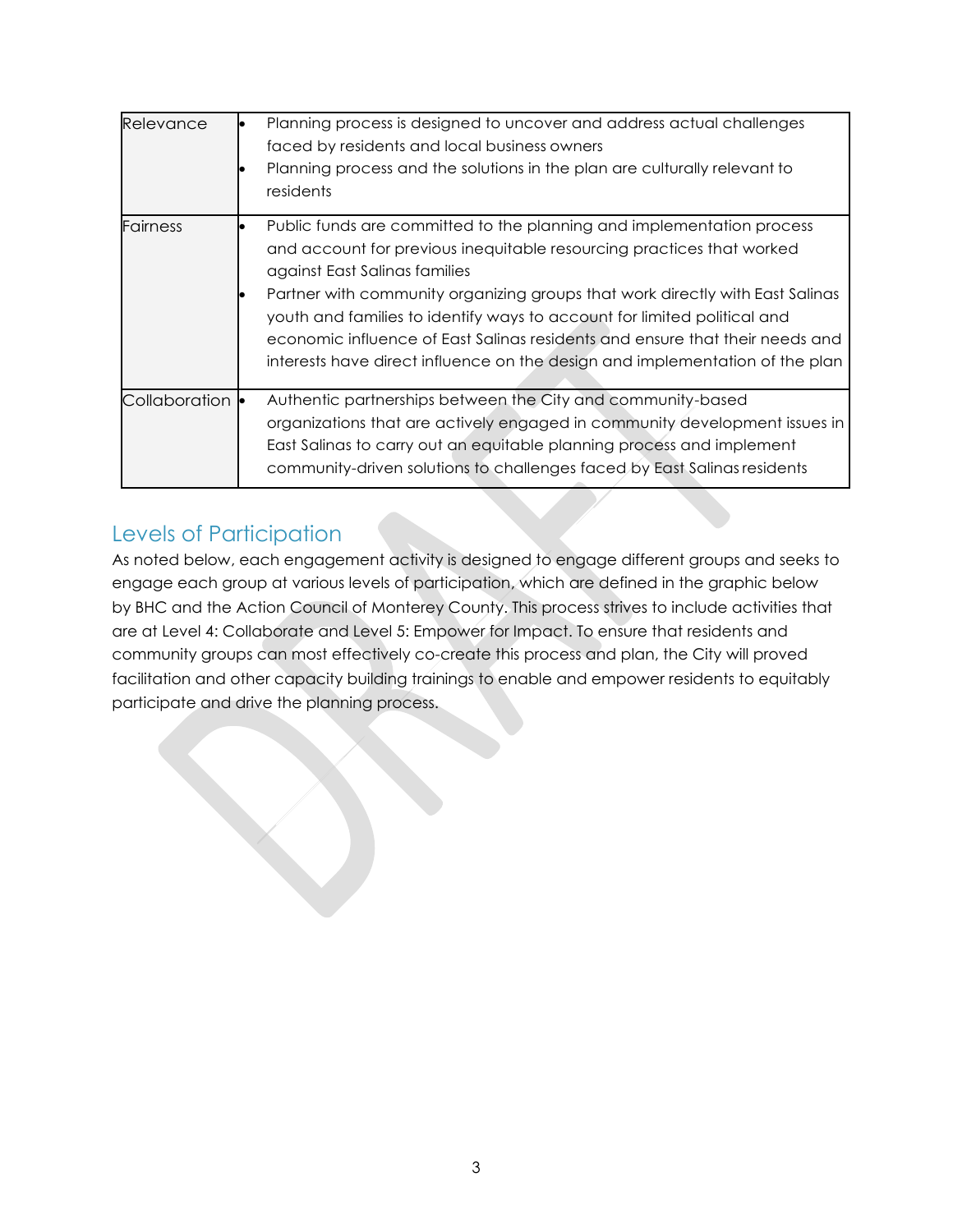| <b>Stance</b><br>towards<br>community | $\Omega$<br><b>IGNORE</b>                                | <b>INFORM</b>                                                                                          | $\overline{2}$<br><b>CONSULT</b>                                                                | 3<br><b>INVOLVE</b>                                                                                    | <b>COLLABORATE</b>                                                                                                                                            | 5<br><b>EMPOWER for IMPACT</b>                                                                                                                                                            |
|---------------------------------------|----------------------------------------------------------|--------------------------------------------------------------------------------------------------------|-------------------------------------------------------------------------------------------------|--------------------------------------------------------------------------------------------------------|---------------------------------------------------------------------------------------------------------------------------------------------------------------|-------------------------------------------------------------------------------------------------------------------------------------------------------------------------------------------|
| Impact                                | Marginalization                                          | Placation                                                                                              | <b>Tokenization</b>                                                                             | Voice                                                                                                  | <b>Delegated Power</b>                                                                                                                                        | <b>Community Control</b>                                                                                                                                                                  |
| Community<br>Engagement<br>Goals      | Deny access to<br>decision-making<br>processes           | Provide the<br>community with<br>relevant<br>information                                               | Gather input<br>from the<br>community                                                           | Ensure community<br>assets, needs &<br>concerns are<br>integrated into<br>process & inform<br>planning | <b>Ensure community</b><br>capacity to play a<br>leadership role in<br>implementation of<br>decisions                                                         | Foster democratic<br>participation and equity by<br>placing full decision- making<br>in the hands of the community                                                                        |
| Message to<br>the<br>community        | "Your voice,<br>needs and<br>interests do not<br>matter" | "We will keep you<br>informed"                                                                         | "We care what<br>vou think"                                                                     | "We can't do this<br>well without you"                                                                 | "Your leadership and<br>expertise are critical"                                                                                                               | "We want this to work so we<br>support democratic and<br>equitable processes led by<br>community"                                                                                         |
| <b>Examples of</b><br>tools           | Closed door<br>meetings                                  | <b>Fact sheets</b><br><b>Open Houses</b><br><b>Presentations</b><br><b>Billboards</b><br><b>Videos</b> | <b>Public</b><br>comment<br><b>Focus Groups</b><br>Community<br><b>Forums</b><br><b>Surveys</b> | Interactive<br>Workshops<br>Polling<br><b>House Meetings</b><br><b>Community forums</b>                | MOU's with Community-<br><b>Based Organizations</b><br>Consensus building<br><b>Citizen Advisory</b><br>Committees<br><b>Participatory Action</b><br>Research | <b>Community-Driven Planning</b><br><b>Community Organizing</b><br>Open Planning Forums with<br><b>Citizen Polling</b><br>Participatory Budgeting<br><b>Participatory Action Research</b> |
| Resource<br>allocation<br>ratios      | 100% systems<br>admin                                    | 70-90% to<br>systems admin<br>10-30% to<br>promotions and<br>publicity                                 | 60-80% to<br>systems admin<br>20-40% to<br>consultation<br>activities                           | 50-60% to systems<br>admin<br>$40 - 50%$ to<br>community<br>involvement                                | 20-50% to systems<br>admin<br>50-70% to community<br>partners                                                                                                 | 0-20% to systems admin<br>80-100% to community<br>partners and community-<br>driven processes                                                                                             |

\* The 2.0 version of this tool was developed by The Action Council of Monterey building on version 1.0 developed by Movement Strategy Center, in part drawing on content from a number of<br>public participation tools, includin

## Outcomes/Objectives

Following the equity principles and values above, the proposed outcomes and objectives of the Engagement Strategy include the following. These can be refined with the Steering Committee and various stakeholder groups during engagement process.

- Empowers the residents and stakeholders of the Alisal by giving them broad control of the vision, content, and implementation strategies of the plan
- Engage a broad a cross-section of the community through a variety of engagement/ outreach platforms
- Create an iterative process that allows the public the chance to review recommendations and drafts at each stage of development
- Overcome barriers to participation
- Conduct innovative or alternative outreach activities to engage community members that would not typically attend formal events
- Create materials and information that educates the community and facilitates greater understanding of the community planning process
- Conduct outreach and share information in a manner that provides transparency in the outreach events and discussions
- Provide participants an opportunity to collaborate on content, provide input, and validate the recommendations that reflect their input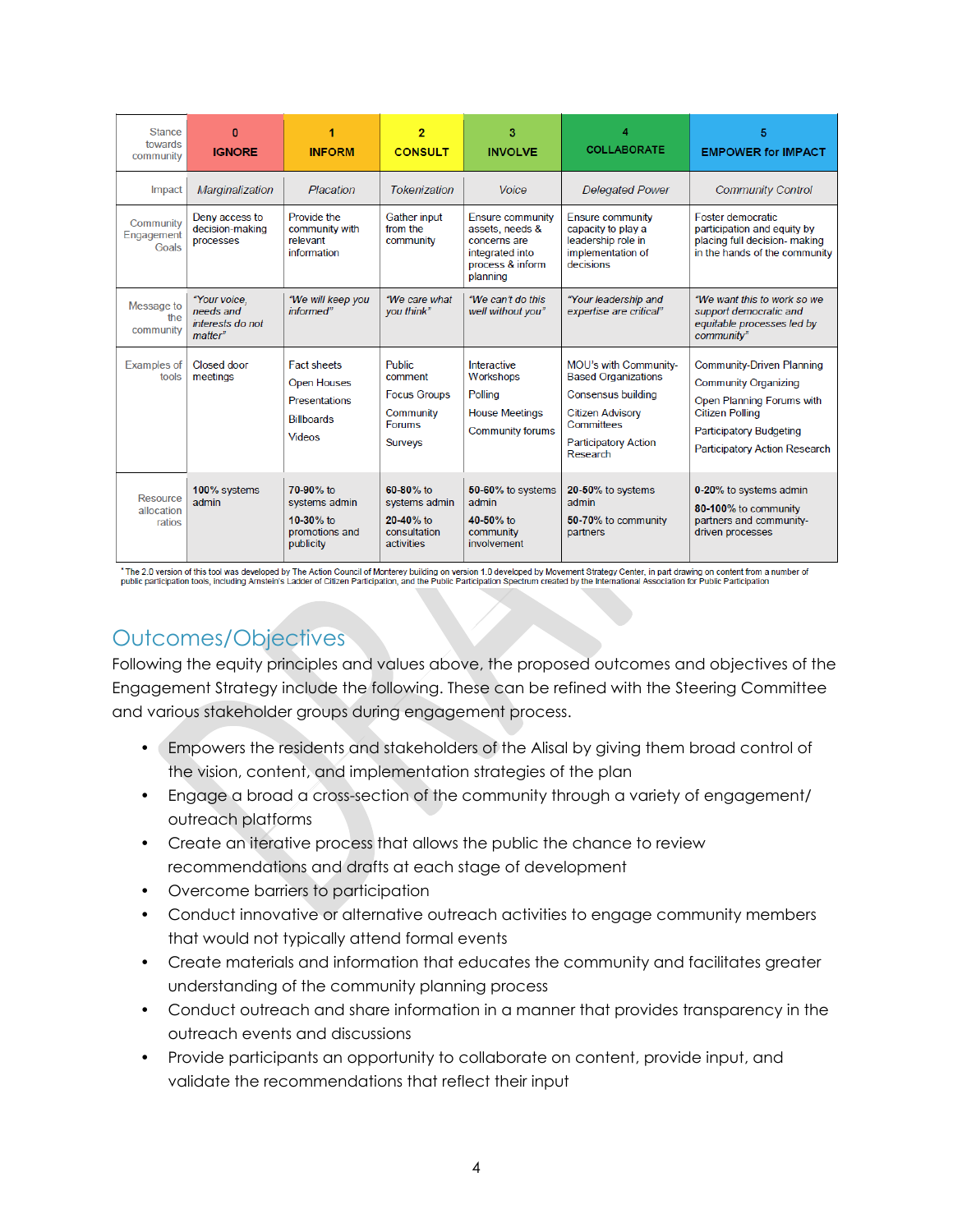• Reach consensus on the recommendations to ensure they align with community expectations and provide greater certainty to the development community

#### Engagement Strategy Overview

This summary outlines the community engagement and outreach efforts in support of the Alisal Vibrancy Plan for the City of Salinas. The events and activities are designed to engage a variety of residents, stakeholders, and decision-makers throughout the process in ways that are culturally inclusive, convenient, accessible, and relatable to participants, educate the community, and provide specific recommendations to City staff. This strategy strives to ensure that everyone has the opportunity to engage the process at their desired level of interest. The outreach activities that will be conducted through this project include the following tools:

- Steering Committee & Working Group Meetings
- Project Branding, Logo, and Plan Name and Cover
- Community Outreach Training and Toolkits for Steering Committee members, Project Ambassadors, Youth Action Team, and other volunteers
- Stakeholder & Community Group Interviews
- Community Workshops
- Business Engagement Workshop
- Pop-Up Event/ Non-Traditional Workshop / Temporary Installations
- Website, Social Media and Community Survey
- Community Design Charrette: Agenda Development, Logistics, Event, and Follow-Up
- Workshop on Draft Plan
- City Council & Planning Commission Workshops and Adoption
- Process Evaluation

## A. Steering Committee and Work Group Meetings

- The City and the TAC will collaborate to form a Steering Committee of East Salinas residents and stakeholders to guide the AVP. The purpose of the Steering Committee is to ensure that residents and community leaders are engaged and driving the Alisal Vibrancy Plan process. It is envisioned that throughout the community engagement process information, ideas and drafts will flow between the community, the Steering Committee, Working Groups the City and other stakeholder groups. Steering Committee members will be specifically responsible for:
	- o creating a roadmap/schedule that outlines implementation of the Engagement Strategy for community members to get involved and informed through a variety of engagement activities
	- o communicating information and priorities to drive engagement with their community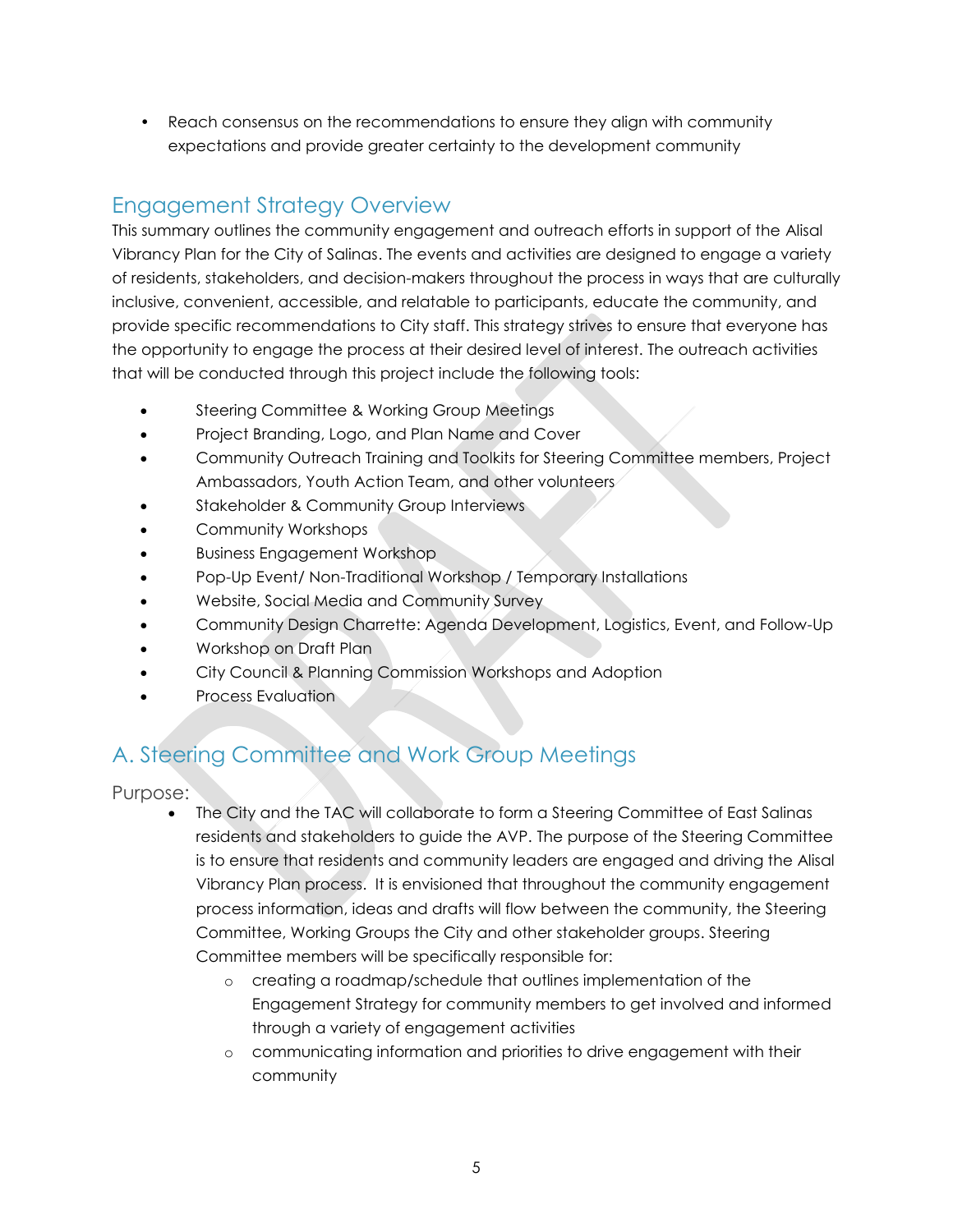- o sharing feedback between community members and staff from the City and consulting team
- o participating in training and guidance on how to guide a successful planning process with results reflecting the will of the community
- o providing guidance project issues, the vision, land use and transportation alternatives, and key policy topics
- o participating in Working Groups on specific topics
- The Steering Committee will also establish subject-specific Working Groups to provide technical input for incorporation into the plan
	- o the Working Groups will contain additional stakeholders not on the Steering Committee with a special interest in and/or knowledge about that topic
	- o Working Groups will develop plan content, including implementation projects and strategies, around their topic areas

Level of Participation Desired:

- Empower
- Monthly meetings
- All of the Steering Committee and Working Group meetings will be open to the public, with allotted time for public comment

Event Timing:

- TAC meetings in Dec 2016 Feb 2017 to plan the steering committee process
- Training for steering committee and work group members in late winter / early spring 2017
- Monthly Steering Committee meetings throughout the process starting in Spring 2017
- **Monthly Working Group meetings once the groups are established**

## B. Project Branding, Logo, and Plan Name and Cover

Purpose:

- Foster community ownership of the project through collaboration on branding, logo creation, and plan name and cover design
- Create a consistent look and feel for the project including color scheme and fonts which will be coordinated with the larger citywide planning efforts

Level of Participation Desired:

Collaborate - The community with design the plan name, cover, more detailed logo

Timing:

 Early for the branding/logo, (estimate) middle for plan name, later in the process for cover design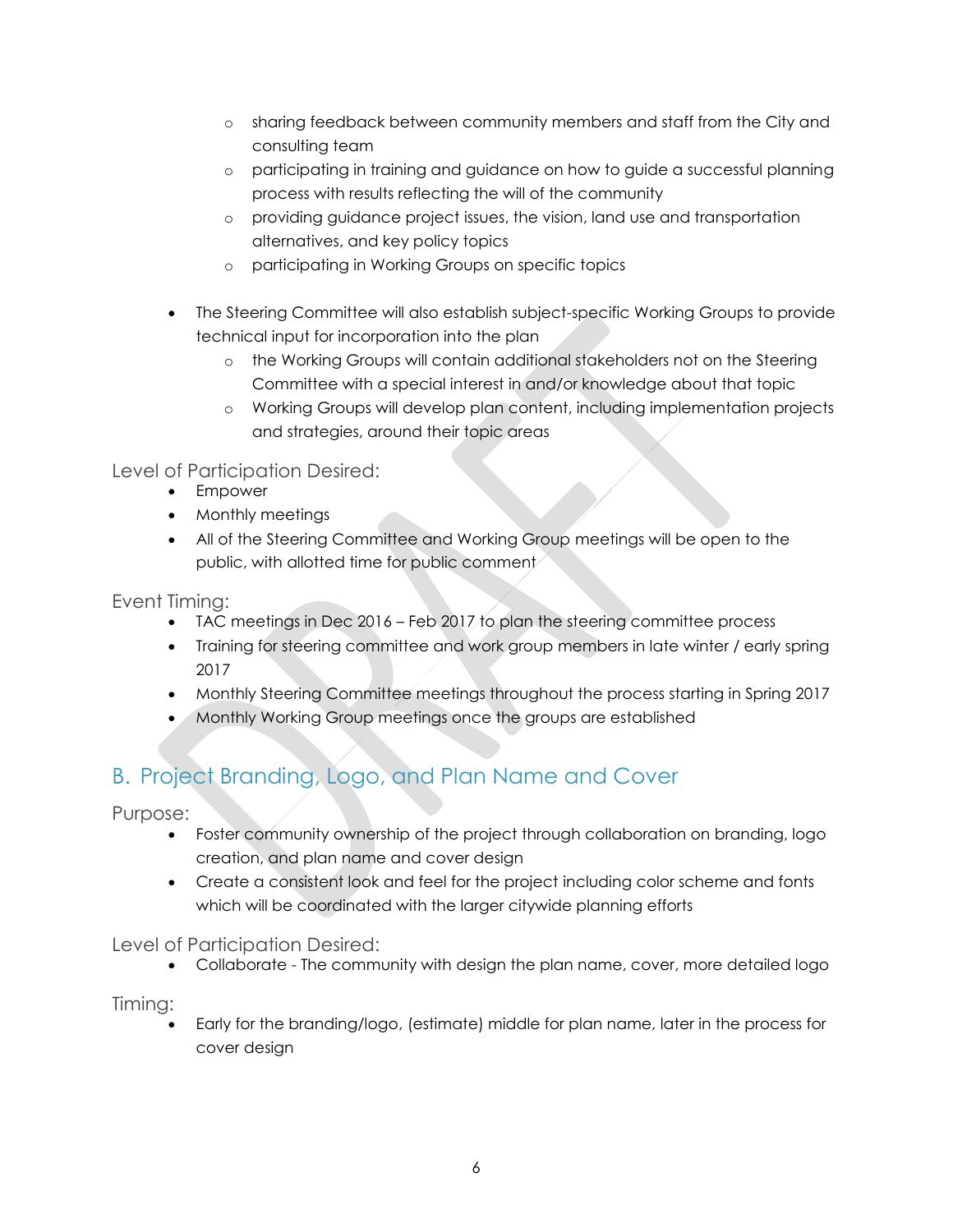#### C. Community Outreach Training and Toolkits for Steering Committee Members, Project Ambassadors, Youth Action Team, and other **Volunteers**

Purpose:

- Provide facilitation and engagement training to give Steering Committee Members and other volunteers involved in outreach a common skillset and foundation to ensure quality community engagement in all outreach activities
- Select (youth and adult) community members to serve as Project Ambassadors between the City and community members
- Project staff will get input and feedback from the ambassadors to design and develop community outreach toolkit materials.
	- o Outreach toolkits will help the ambassadors in capturing formal and informal conversations with residents and workers in the Alisal throughout the process so they can share the results with the project team
- This process provides ownership for the ambassadors and creates an easier way for more residents to provide input through an informal setting / mechanism

Level of Participation Desired:

Collaborate and Empower

Event Timing:

- Throughout the process the City and BHC will take on the following steps:
	- o Identify ambassadors
	- o ID training topics
	- o Create outreach toolkit materials
	- o Create results summary process / system
	- o Distribute materials / ambassadors conduct engagement meetings
	- o Ambassadors write up results
	- o Update materials (and repeat engagement)

#### D. Stakeholder & Community Group Interviews

- Conduct one on one and/or small group interviews with stakeholders to identify issues, opportunities, concerns and ideas.
	- o Consultants will complete 12 of these interviews
	- o Steering Committee members, Project Ambassadors, and other volunteers and City Staff that have received facilitation training will do additional interviews
	- o Interviews shall be held in a place where those being interviewed feel comfortable. This is an opportunity to find ways to go to community (interviewing people at church groups, neighborhood association meetings,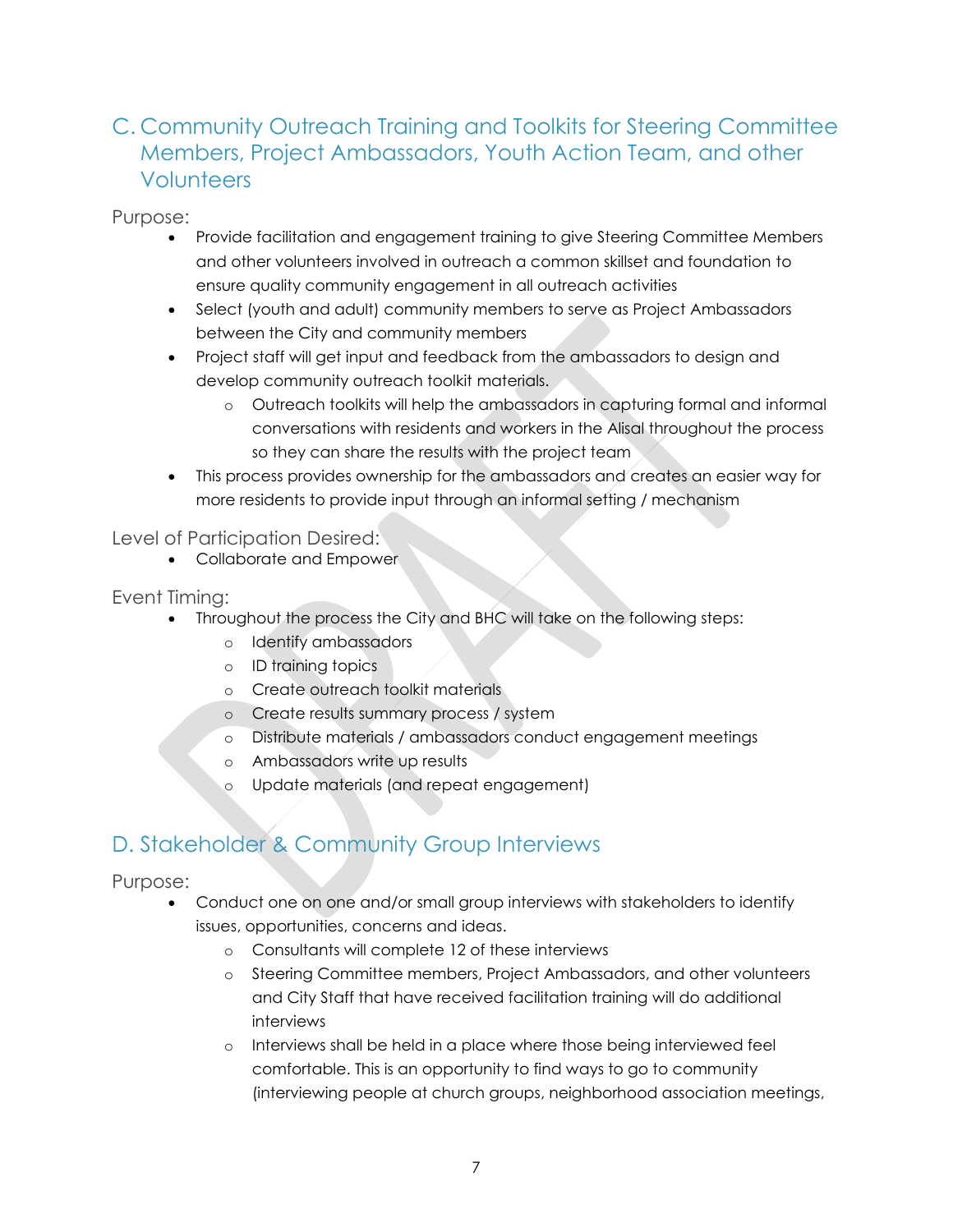workplaces etc.) and talk to people who might not have the chance or desire to engage in larger group meetings/workshops.

Level of Participation Desired:

- Collaborate / Consult / Involve
- Opportunity to collaborate: One or more TAC members could sit in on the interviews to increase transparency and to ensure the consultant takeaways / interpretation aligns with community member takeaways

Event Timing:

 During / after the community profile report and then again during the charrette process

#### E. Community Workshops

This project will include three community workshops, a business engagement workshop, and a multi-day/multi-event charrette that will occur either before or after workshop #2. James Rojas from Place IT writes that to create inclusive, meaningful, and productive workshops, the workshop design should do the following:

- Humanize the planning process
- Make workshops active, not passive
- Provide communication options (conversational / verbal, tactile, written, react to options, etc.)
- Collaborative

These workshops will strive to incorporate these characteristics while upholding the principles and values presented at the start of this document.

- Workshop #1: Establish opportunity plan for vibrancy refine and dig into strengths and weaknesses of the Alisal. Identify community core values / principles that can influence prioritization criteria.
- Community Charrette:
	- o Combination of stakeholder meetings, walking tours, and work group meetings focused on the Alisal Street corridor
	- o A public community workshop focused on the businesses in the Alisal (especially on Alisal Street) to obtain input on the vision/solutions for the commercial aspects of the Alisal. Workshop participants should include a cross-section of regular Alisal shoppers, business owners, employees, and commercial property owners.
- Workshop #2: Deliberating options Allow participants to interpret and respond to the results of the Community Profile, Mobility Memo, and the Marketplace/Economic Opportunity Site Analysis. Analysis findings will inform interactive activities where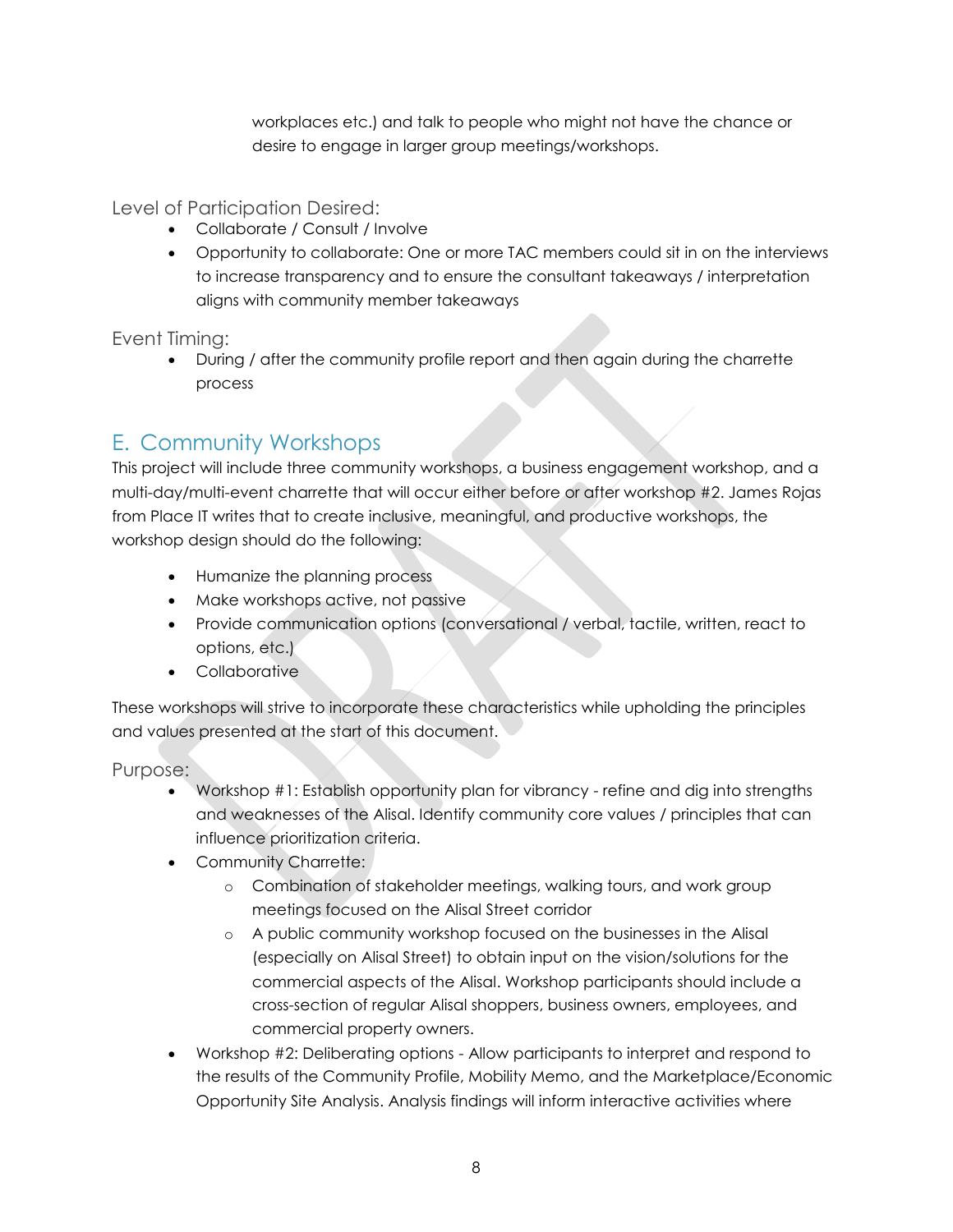participants react to and refine policy and design scenarios and suggest new program, policy, and design solutions.

- Workshop #3: Implementation focused Participants will confirm core values and prioritization criteria and use those guidelines to prioritize implementation actions. This workshop will occur when the draft plan is close to complete
	- o This workshop may also include a temporary installation of a proposed improvement to Alisal Street. If it does not occur during this event, the installation could occur during a community pop-up event.
- Business Engagement Workshop: This workshop will focus on the business needs around the Alisal, including facility and workforce development, entrepreneurship, infrastructure, etc.
- Draft Plan Workshop: During this workshop the community will have the chance to review the entire draft plan and make comments that will ensure captures their vision, strategies and feedback.

Level of Participation Desired:

- Empower/Collaborate/Involve
- project ambassadors and steering committee and/or workgroup members will also be invited to help design the and implement the workshops/ charrette (including cofacilitation)

Event Timing:

- Spring 2017 (after community profile report) for the first workshop
- Other workshops TBD

# F. Pop-Up Events/ Non-Traditional Workshops/ Temporary Installation

Purpose:

- Set up tables or booths at non-traditional meeting spaces such as community festivals (e.g., El Grito, Ciclovía, etc.), places where people gather (e.g., soccer fields, supermarkets, churches, schools, etc.), or even places where people work (e.g., cater a lunch meeting etc.) to create opportunities for people who do not want to or are unable attend the workshops.
- This could also include a mobile workshop / neighborhood audit (pedestrian or bicycle conditions, urban design, housing, parks, etc.) where residents note issues and opportunities for improvement

Level of Participation Desired:

 Involve, collaborate, or empower depending on who is leading and organizing the event

Event Timing:

 Alisal Vibrancy Plan booths already occurred in the fall of 2016 at El Grito and Ciclovía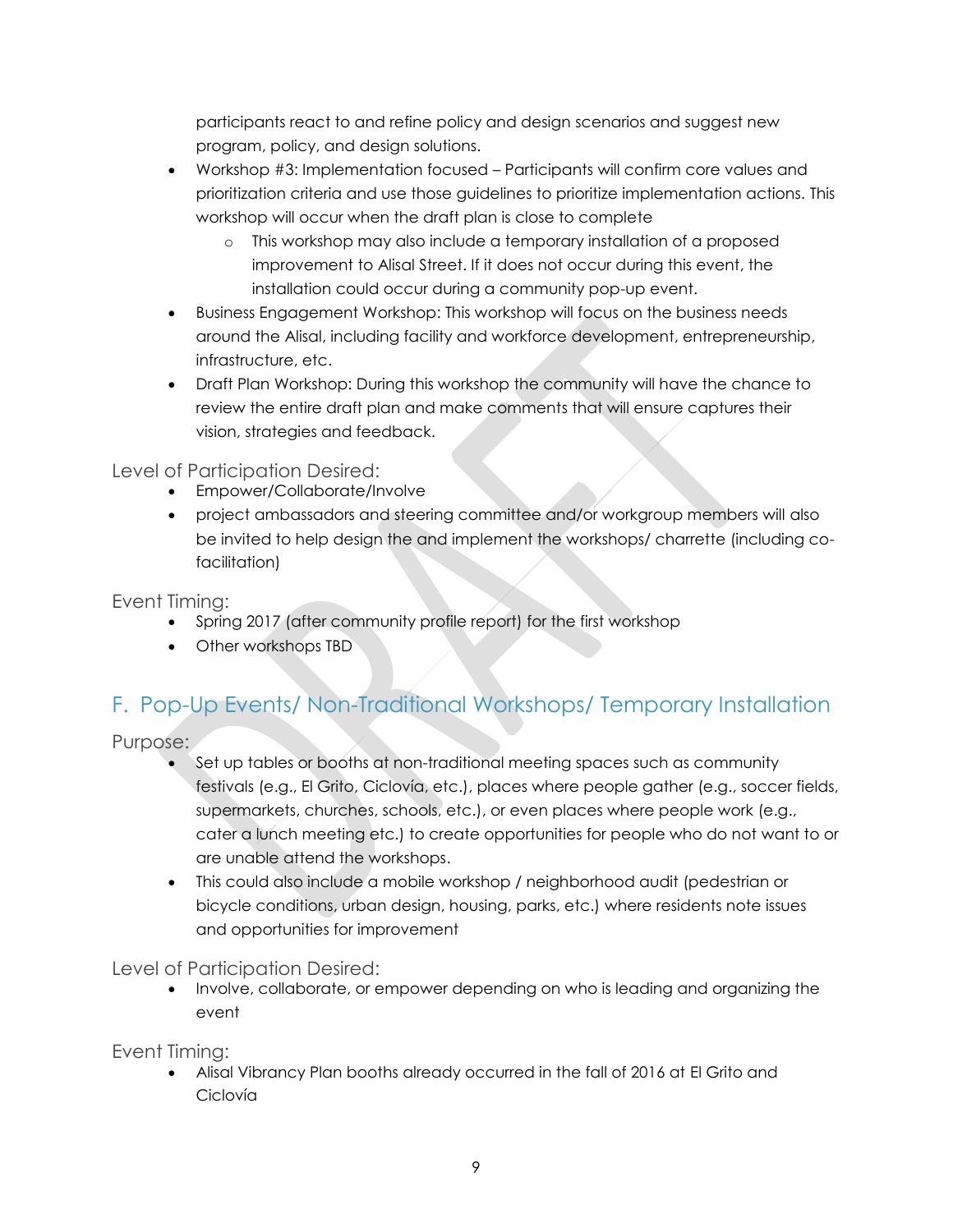• Ongoing throughout the project

#### G.Website, Social Media and Community Surveys

Purpose:

- Provide background data and meeting information for the project
- Allow for online interaction with maps, plan drafts and other plan content
- Allow interested parties to receive project update emails through a sign-up form
- Create a project hashtag so community members can have conversations online about the project
- Community web/physical survey designed with input from Steering Committee and stakeholders
- Walk audits and inventories

#### Level of Participation Desired:

- Consult / Involve / Collaborate Event Timing:
- TBD

#### H. City Council & Planning Commission Workshops/Hearings

Purpose:

 Provide project information and updates to the Planning Commission and City Council at key intervals during the project process

Level of Participation Desired:

 Empower – Alisal stakeholders can present and influence commissioner and elected officials' opinions and actions for policy change

Event Timing:

- One joint City County / Planning Commission study session in the middle of the project
- Periodic updates from Steering Committee/staff throughout the process
- Adoption hearing at the end

#### I. Process Evaluation

- Use evaluation tools to build in a continuous feedback loop to ensure that the planning process is responsive in real time and the evaluation is based on the shared values.
- Transition the TAC into a Working Group on Community Engagement that monitors outreach process and can assist the City in reaching as broad and as deep an audience as possible